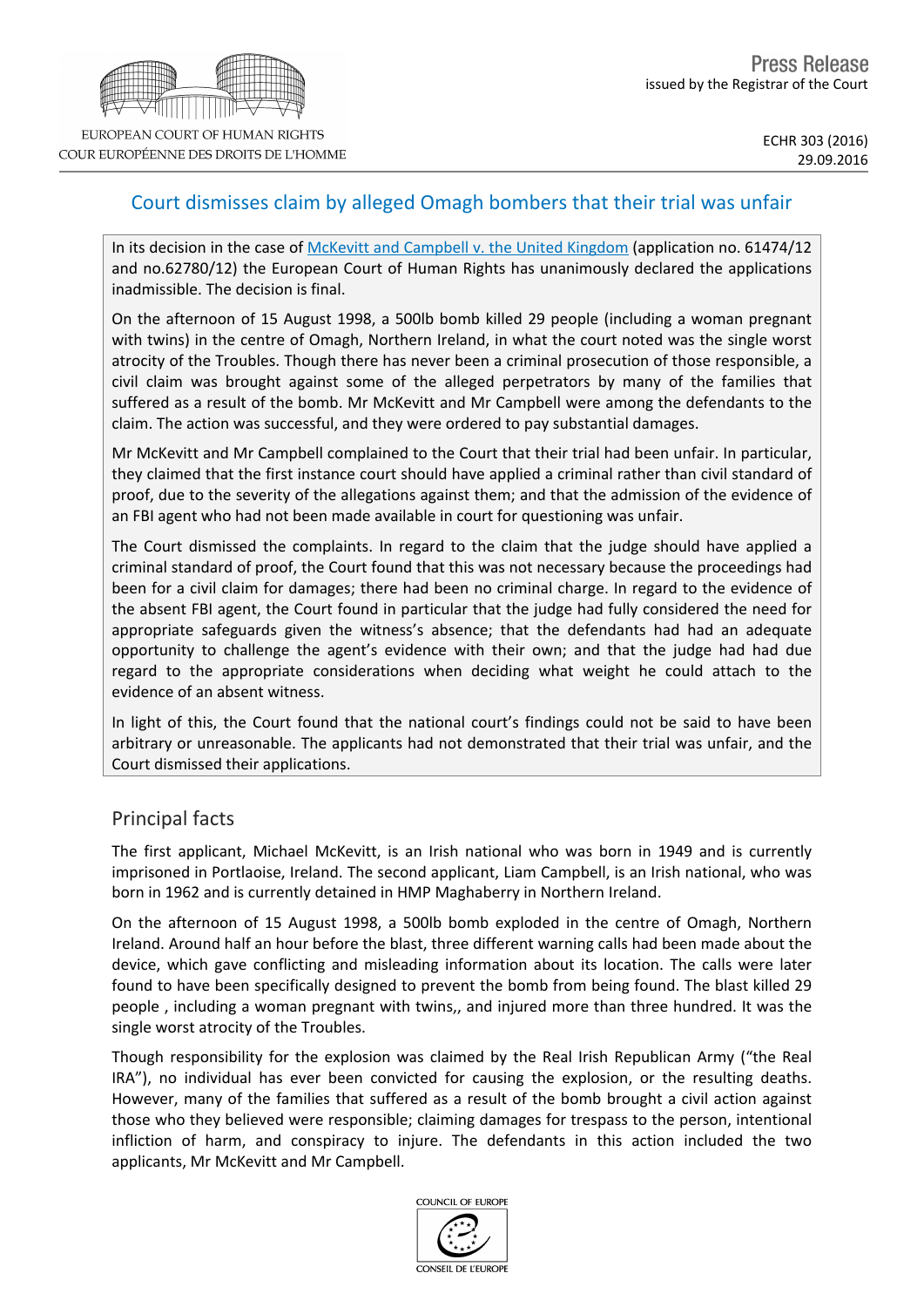At the first instance hearing, Mr McKevitt chose not to give any evidence, and Mr Campbell did not attend at all. The court found in the plaintiffs' favour, and ordered the applicants to pay substantial damages.

The principal witness for the plaintiffs was an FBI agent who had infiltrated dissident Republican terrorist groups. However, the FBI had refused to make the agent available to appear as a witness, allegedly due to a threat to his security and a medical condition. Therefore, though the agent did not attend the trial and could not be cross-examined, important material (including transcripts of evidence he had given in previous criminal trials and email traffic between him and his handlers), was admitted in evidence at trial.

The applicants appealed the judgment. Their complaints included the argument that the court should have applied a criminal rather than civil standard of proof due to the severity of the allegations; and also that the admission of the evidence given by the FBI agent was unfair, particularly given that the applicants had not had an opportunity to question him in court.

However, the appeal was dismissed by the Court of Appeal on 7 July 2011. The applicants were refused permission to appeal to the Supreme Court on 27 July 2012.

## Complaints, procedure and composition of the Court

The applications were lodged with the European Court of Human Rights on 18 September 2012.

Relying on Article 6 §§ 1 and 3 (d) (right to a fair trial and right to obtain attendance and examination of witnesses) of the European Convention on Human Rights, the applicants complained that they had not been given a fair hearing. Claiming that the proceedings against them had been fundamentally criminal in nature, they maintained that they had not been given the procedural protections necessary in criminal prosecutions. In the alternative, if the proceedings had indeed been of a civil nature, they argued that the use of hearsay evidence had violated their right to a fair trial.

The decision was given by a Chamber of seven, composed as follows:

Mirjana **Lazarova Trajkovska** ("the Former Yugoslav Republic of Macedonia"), *President*, Ledi **Bianku** (Albania), Linos-Alexandre **Sicilianos** (Greece), Paul **Mahoney** (United Kingdom), Aleš **Pejchal** (the Czech Republic), Robert **Spano** (Iceland), Pauliine **Koskelo** (Finland)*, Judges*,

and also Renata **Degener**, *Deputy Section Registrar.*

## Decision of the Court

#### Article 6 § 3(d)

Article 6 § 3(d) requires that defendants charged with a criminal offence have the right to examine witnesses who provide evidence against them. The applicants argued that, though the claim against them had been nominally a civil one, due to the severity of the allegations it had effectively involved the determination of a "criminal charge". Consequently, they argued that they should have been afforded the same right to question the FBI agent as they would have had in criminal proceedings, and that the court should also have applied a criminal standard of proof. The Government contested this on the grounds that the proceedings had not been criminal: noting that the claim had been